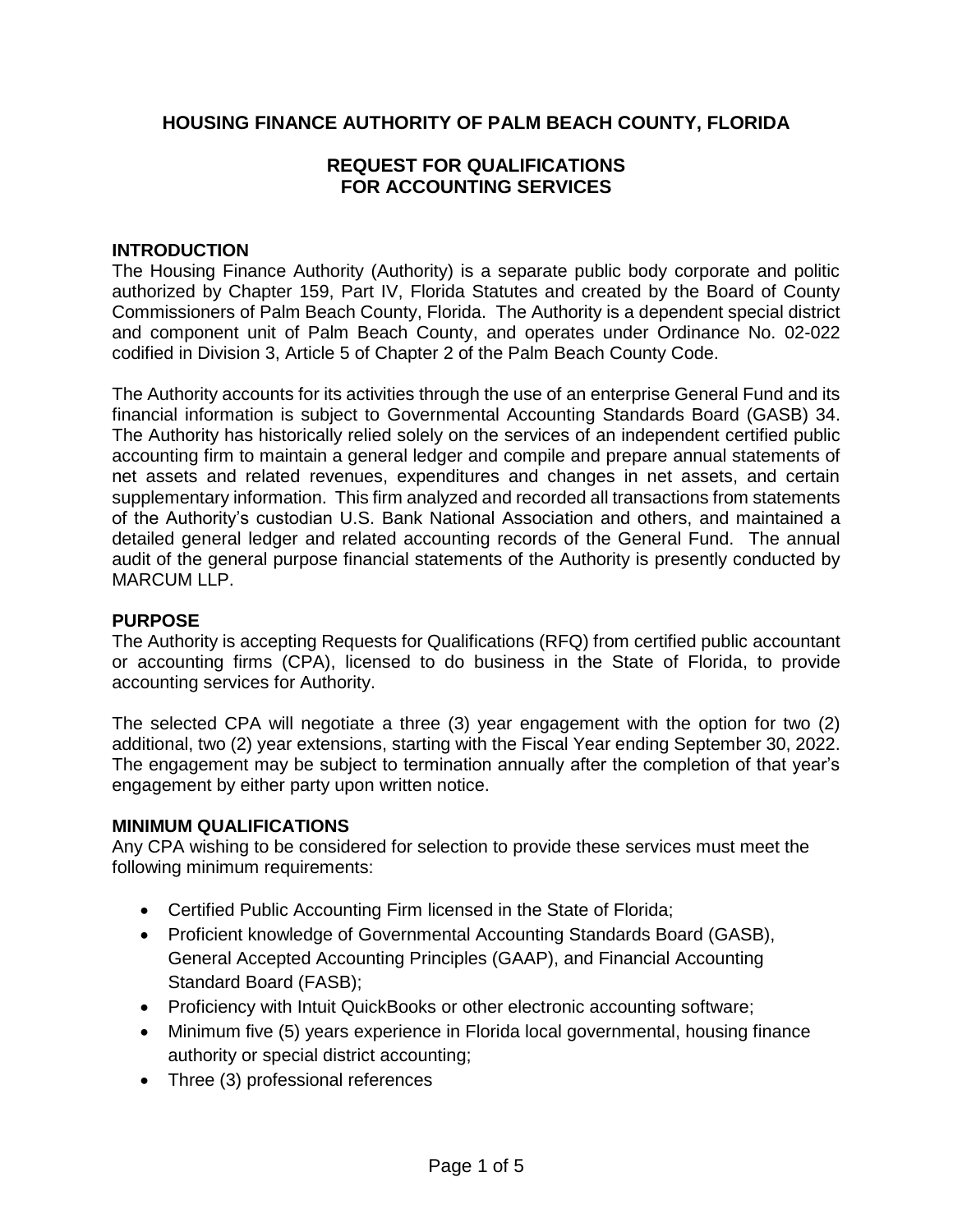# **SCOPE OF SERVICES**

The financial accounting services performed for the Authority will include, but are not limited to the following:

- A. Services to be provided on an annual basis
	- Issue annual compiled financial statements with full disclosure of Authority from QuickBooks records including reconciling and adjusting the records as needed. To be restricted to Authority and auditors use
	- Prepare year-end adjusting journal entries as needed
	- Prepare and provide a draft of "Management's Discussion and Analysis" to Authority for management to provide to auditors
	- Provide engagement work papers, schedules, and other documentation for auditors use in preparing the annual audit of the Authority
- B. Services to be performed as requested:
	- Record journal entries on QuickBooks
	- Maintain general ledger
	- Generate financial statements for Management's use
	- Monitor all bank and investment accounts
	- Budgeting and cash management
	- Balance sheet
	- Statement of income and retained earnings

The CPA shall make its working papers available to the Authority at reasonable times and places upon request.

Prospective Responders are encouraged to contact the Authority's Executive Director to discuss the RFQ and any aspect thereof.

## **REQUIRED INFORMATION**

Responders must provide the information tabbed in sequential order as described in this section. All responders must oversee Authority staff or complete the services listed in A. (and B. as requested) of the Scope of Services.

- A. Describe the CPA's comprehensive experience in relation to the Scope of Services inclusive of the following:
	- 1. Experience related to preparing financial statements for governmental entities including housing finance authorities or special districts
	- 2. Experience in the interpretation and application of GASB, GAAP, and FASB **requirements**
	- 3. Proficiency with QuickBooks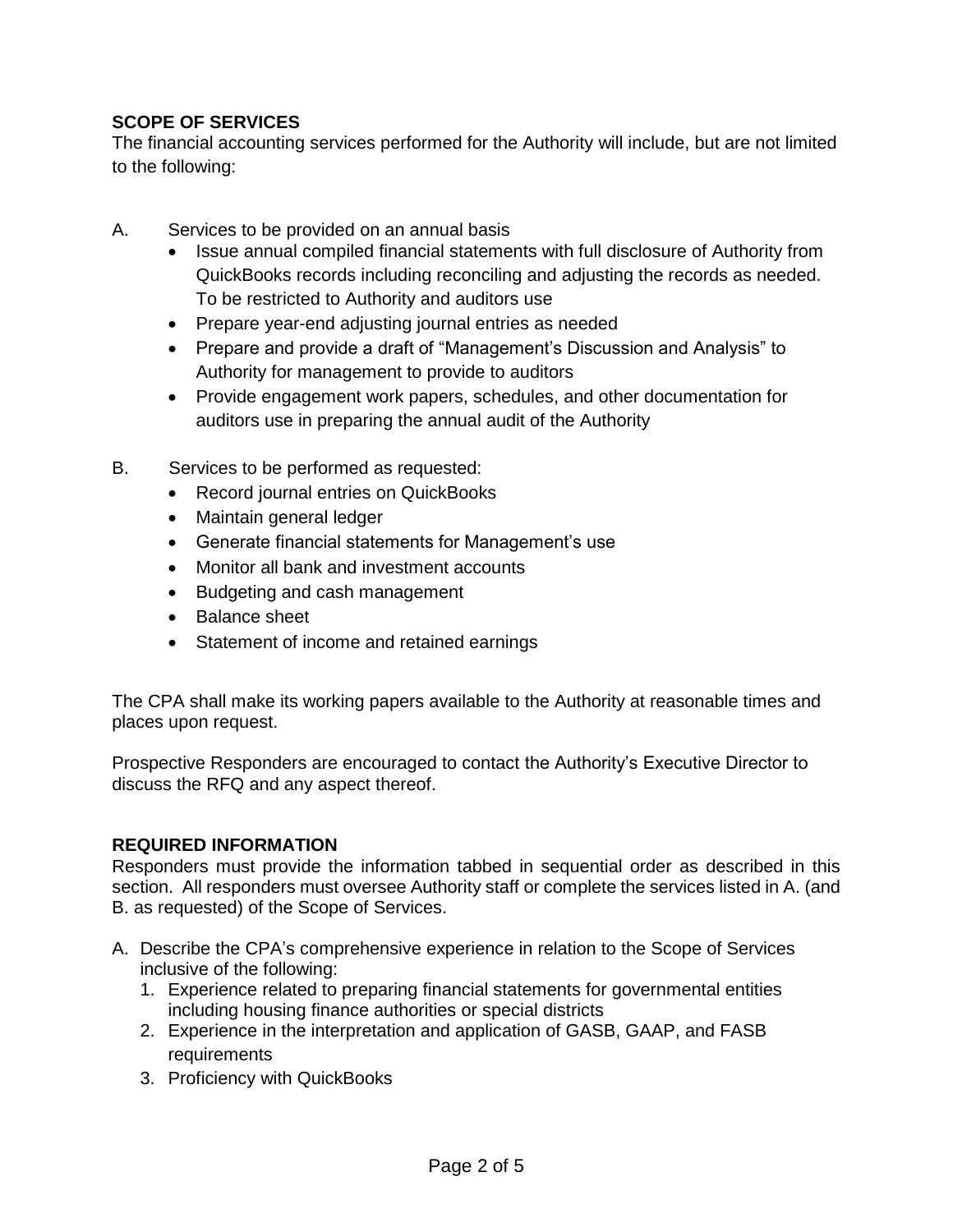- B. Briefly describe the CPA's professional structure, total number of full-time employees including principals, capacity, method of operations, and hour/days of availability for consultation with the Authority.
- C. Provide resumes of the individuals who would be specifically assigned to provide the services detailed in the Scope of Service and the physical location of their work site. All services are to be provided by full time employees of the CPA firm selected. Describe your policy of notification of changes in key personnel.
- D. Statement as to ownership interest of CPA including a list of the names and addresses of each person or entity having a five percent (5%) or greater interest, and whether each such person or entity is a woman or minority (in the case of a person), or controlled by a woman or minority (in the case of an entity).
- E. Provide a separate flat fee schedule for the services outlined in A.) and in B.) of the Scope of Services. Please provide an hourly fee schedule for services that may arise from time to time that the CPA and the Authority mutually agree are outside this Scope of Services.
- F. Provide a summary of any inquiries, investigations or litigation occurring during the past three years (including those in progress) regarding the conduct of your firm, your firm's management, or the professional activities of any employee or official (current or former) associated with your firm. Describe any related actions taken against your firm or the professional activities of any employees by any federal, state, or municipal governmental entity or court or any regulatory authority, including fines, suspensions, or censure.
- F. Indicate if the firm does attest work and if so provide a copy of the most recent AICPA Peer Review Program report.
- G. Provide a statement describing how providing the performance services to the Authority does not create any potential or actual conflicts of interest relating to other clients or customers of your firm or current officers and employees of the Authority.
- H. Indicate whether the firm maintains professional liability insurance. If so what are the limits of coverage and any deductible.
- I. Provide a recent sample of annual financial statements for which you provide similar services for another for another governmental client.
- J. Provide three (3) references from clients which the firm has performed services similar to those requested in this RFQ, including contact name, physical and email address, and telephone number.

## **MISCELLANEOUS**

A. The Authority shall have no financial obligation to make any reimbursement or compensation with respect to any charges or costs in preparing or submitting any RFQ hereunder, or in preparing for or attending any subsequent interviews.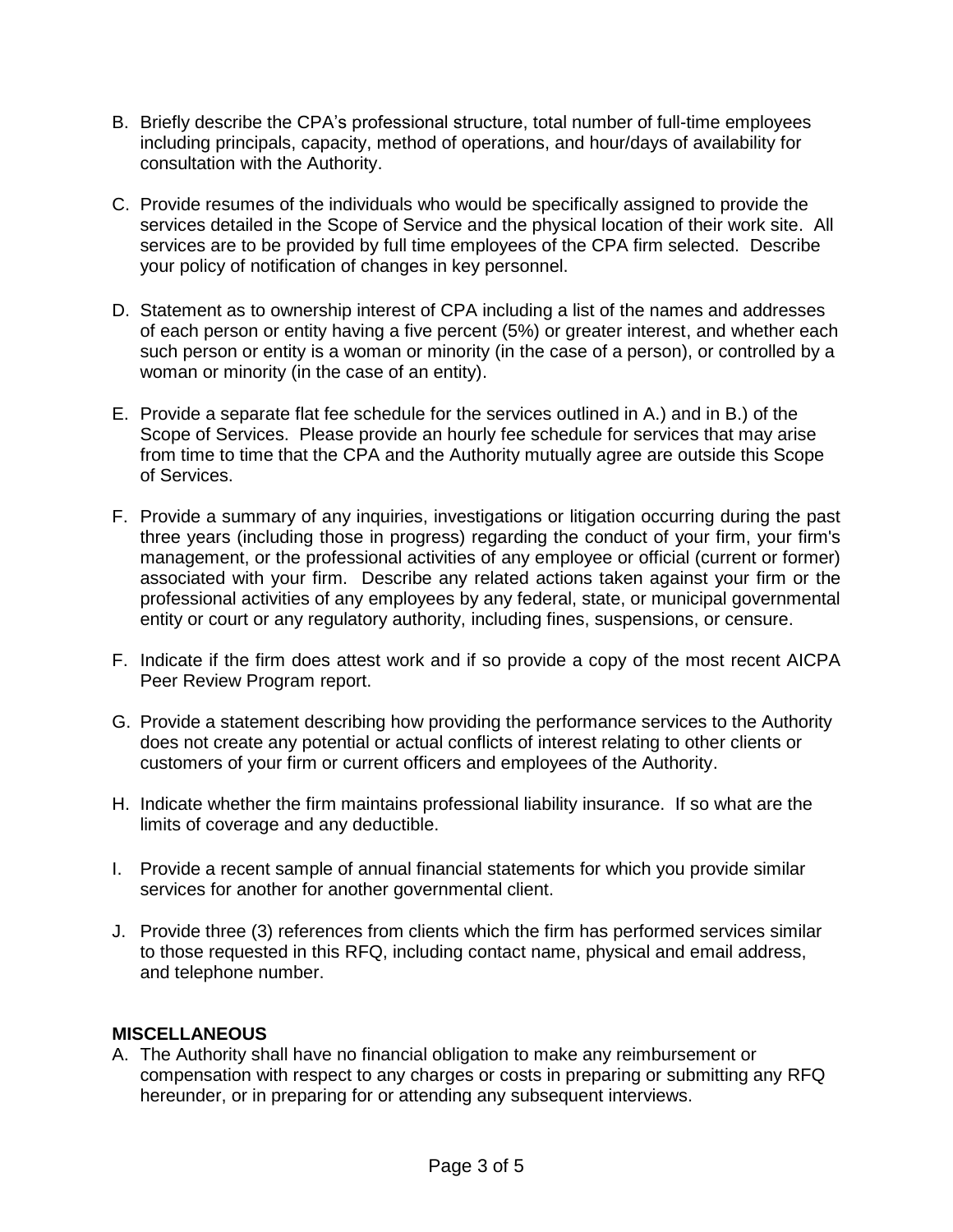- B. The CPA shall be available to meet with the Authority and its staff or advisors, and to attend such other meetings as may be requested by the Authority or its staff at no additional charge to the Authority.
- C. The Authority reserves the rights to the following:
	- Amend, modify, withdraw, or revise any requirements of the RFQ
	- Require supplemental statements or information from any responding party.
	- Accept or reject any or all responses hereto
	- Negotiate or hold discussions with any proposer and correct deficient responses that do not completely conform to the instructions contained herein
	- Cancel, in whole or in part, this RFQ if the Authority deems it in its best interest to do so
	- In the event that an CPA that is selected by the Authority later merges into, or is otherwise acquired by another accounting firm, the Authority reserves the right to reevaluate, and terminate the engagement
	- By submitting a proposal the CPA agrees that the Authority may exercise the foregoing rights at any time without notice and without liability to any responders or any other party for its expenses incurred in the preparation of responses hereto or otherwise
- D. Nothing stated at any time by any representative of the Authority will effect a change in, or constitute an addition to, this RFQ unless confirmed in writing by the Authority
- E. The Authority will announce its selection of the CPA at a public meeting, the time, date, and location of which will be provided to Respondents to this RFQ.
- F. The Authority reserves the right to waive informalities in any firm response, to reject any or all of the firms in whole or in part, with or without cause or for any reason, or for no reason, and to waive strict compliance with specifications, and/or to accept the firm that, in its best judgment, will be in the best interest of the Authority, which may or may not be the firm with the lowest price quote.
- G. All inquiries are to be directed to the Authority's Executive Director, David Brandt, at 561 233-3652 or by email to [dbrandt@pbcgov.org](mailto:dbrandt@pbcgov.org) no later than June 1, 2022. All such inquiries received and responses thereto will be posted to the Authority's website. Firms and their representatives who contact the members of the Housing Finance Authority board after the release of the RFQ or during the selection process with regards to this process are automatically disqualified.
- H. The selection process is not complete until the selected CPA(s) has executed an engagement letter that is prescribed by the Authority.
- I. The Authority strongly encourages applications from smaller CPA firms located in Palm Beach County as well as woman and/or minority owned business enterprises.